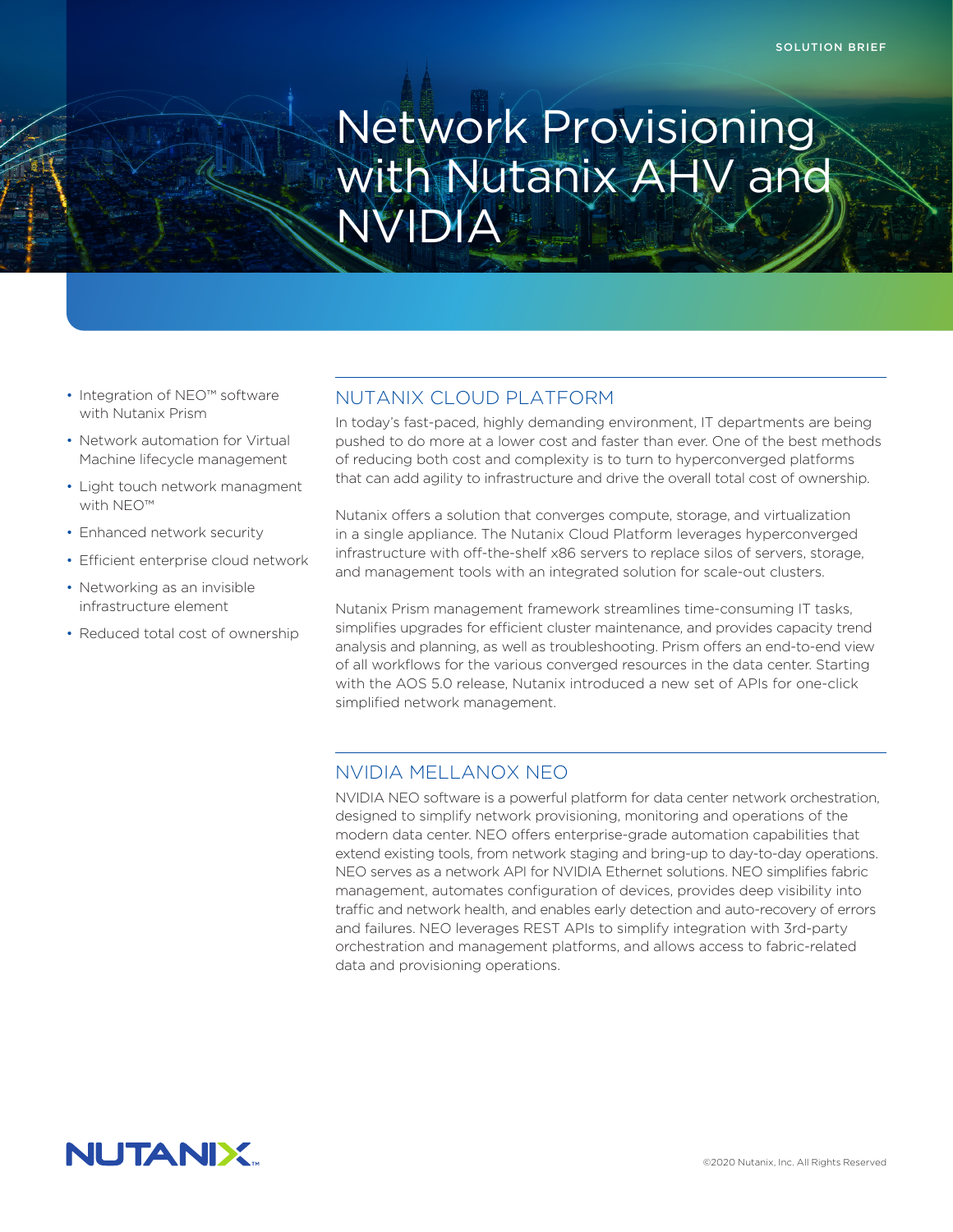# NVIDIA MELLANOX SPECTRUM

NVIDIA® Mellanox® Spectrum® Ethernet switch silicon provides leading performance, efficiency and throughput, low-latency, and scalability for data center networks. The NVIDIA SN2010 and SN2100 switches are Spectrum-based Ethernet switch systems that are ideal top-of-rack Ethernet solutions, tested and validated for the Nutanix hyperconverged Enterprise Cloud Platform

The SN2010/SN2100 switches offer a unique design to accommodate the highest rack performance. Their design allows side-by-side placement of two switches in a single 1U slot of a 19" rack, delivering high availably to the Nutanix cluster nodes. The SN2010 features 18 native 10/25GbE switch ports plus 4 40/100G ports for uplinks, while the SN2100 offers 16 ports running at 100GbE, accommodating up to 64 10/25GbE connections with breakout cables.

# INTEGRATED SOLUTION

Prism offers enhanced network capabilities, including a new set of APIs to notify the network of guest VM lifecycle events. NVIDIA recently made use of these new APIs to develop an integrated solution between Nutanix Enterprise Cloud Platforms running Nutanix AHV and NVIDIA NEO that adds network automation for Nutanix Virtual Machine lifecycle management.



This integration addresses most common use cases of enterprise clouds:

- VLAN auto-provisioning for VM creation
- VLAN auto-provisioning for VM migration
- VLAN auto-provisioning for VM deletion

The integrated solution is currently suited for Mellanox Spectrum-based switches operated with NVIDIA Mellanox ONYX® and NVIDIA Cumulus Linux network operating systems.

#### VM Creation

When a Nutanix user creates a new VM instance from Prism, NEO will auto-matically configure the switch port that hosts the guest VM with its respective VLAN(s). For example, if a new VM "Web01" is created from Prism in network 99 (VLAN 99), NEO receives notification and automatically configures the switch port that hosts Web01 with VLAN 99. This configuration is fully trans-parent to the user, simplifying the configuration process openly and efficiently.